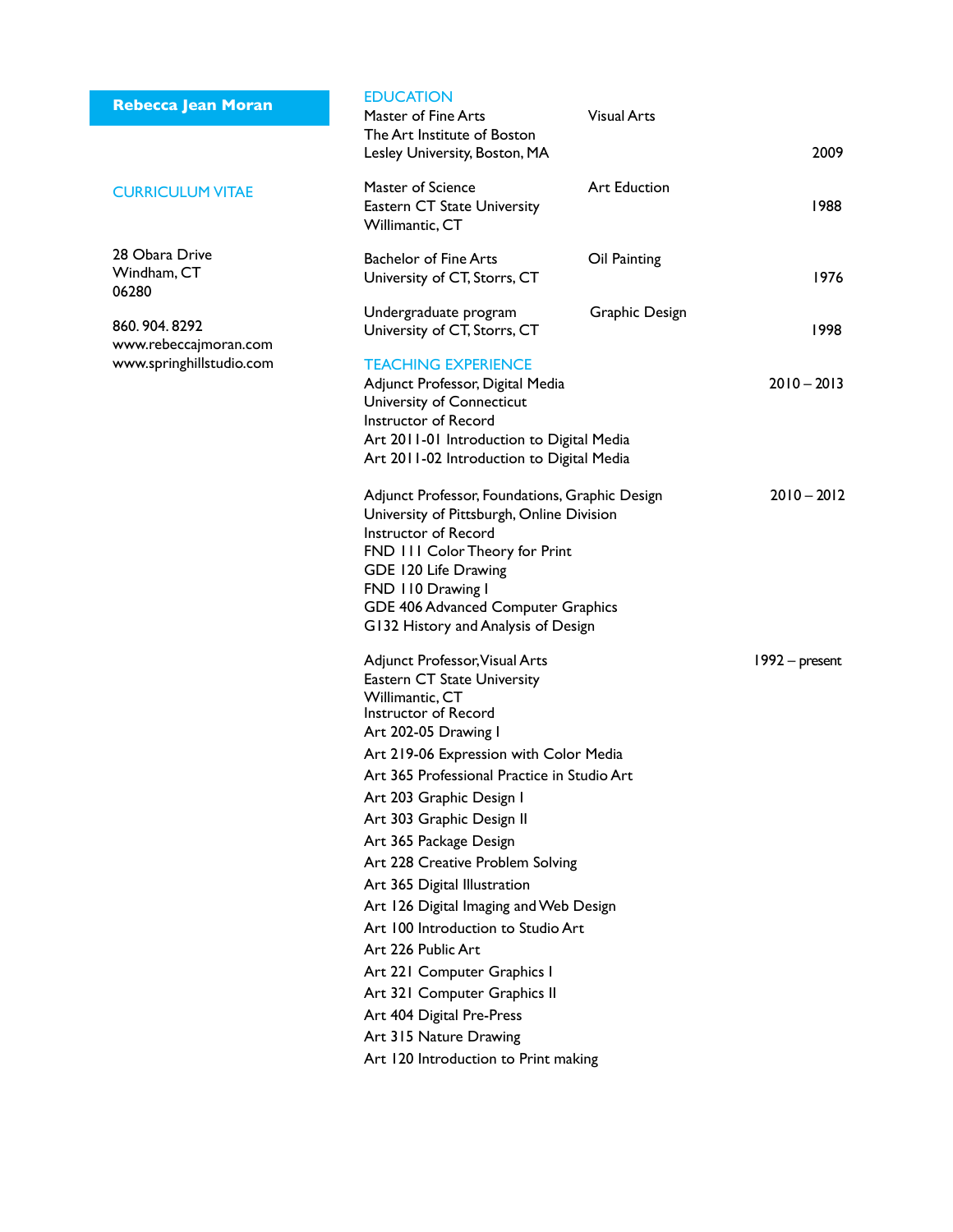# **Rebecca Jean Moran**

### CURRICULUM VITAE

28 Obara Drive Windham, CT 06280

860. 904. 8292 www.rebeccajmoran.com www.springhillstudio.com

| Art Instructor<br>Windham Regional Vocational Technical School<br>Willimantic, CT                                                                                                                    |                                          |
|------------------------------------------------------------------------------------------------------------------------------------------------------------------------------------------------------|------------------------------------------|
|                                                                                                                                                                                                      | 1988-1993                                |
| Art Instructor<br>Hall Memorial School<br>Willington, CT                                                                                                                                             | 1982–1992                                |
| Art Instructor<br><b>International School Services</b><br>Rafsanjan, Iran                                                                                                                            | 1977–1979                                |
| <b>DESIGN EXPERIENCE</b>                                                                                                                                                                             |                                          |
| Creative Director, Spring Hill Studio, Storrs CT<br>Graphic Designer, Sunrise Marketing, Hartford CT<br>Art Director, Visual-Think, Glastonbury CT<br>Web Designer, UConn Web Development, Storrs CT | $2000 - present$<br>2001<br>2000<br>1998 |
| <b>TECHNICAL SKILLS</b><br><b>Operating Systems</b><br>Mac OS X, Microsoft Windows                                                                                                                   |                                          |
| Software<br>Expert with Adobe Creative Suite all versions including CS6<br>Photoshop, InDesign, Illustrator, Acrobat Professional<br>Quark Xpress, IPhoto.                                           |                                          |
| Proficient with Dreamweaver, Flash, After Effects, IMovie<br>Microsoft Word, Microsoft PowerPoint.                                                                                                   |                                          |
| Working knowledge of HTML, CSS, JavaScript                                                                                                                                                           |                                          |
| <b>SOLO EXHIBITIONS</b><br><b>Environmental Stories Exhibition &amp; Artist Presentation</b><br>Mitchell College, New London CT                                                                      | 2008                                     |
| Painting & Prints<br>Invitational, Mansfield Center for the Arts, Mansfield CT                                                                                                                       | 1998                                     |
| Drawings, Paintings and Prints<br>Invitational, Chapel on the Green, Columbia CT                                                                                                                     | 1992                                     |
| <b>SELECTED GROUP EXHIBITIONS</b><br>Abstract Women, Revival Gallery<br>Fitchburg, MA                                                                                                                | 2013                                     |
| Common Grounds, LQM Gallery<br>New London, CT                                                                                                                                                        | 2013                                     |
| Objectified, AIB MFA Biennial Exhibition<br>Cambridge, MA                                                                                                                                            | 2013                                     |
| Good Question Gallery, Children's Benefit<br>Brooklyn, NY                                                                                                                                            | 2012                                     |
| HomeGrown, Akus Gallery<br>Eastern CT State University, Willimantic CT                                                                                                                               | 20 I I                                   |